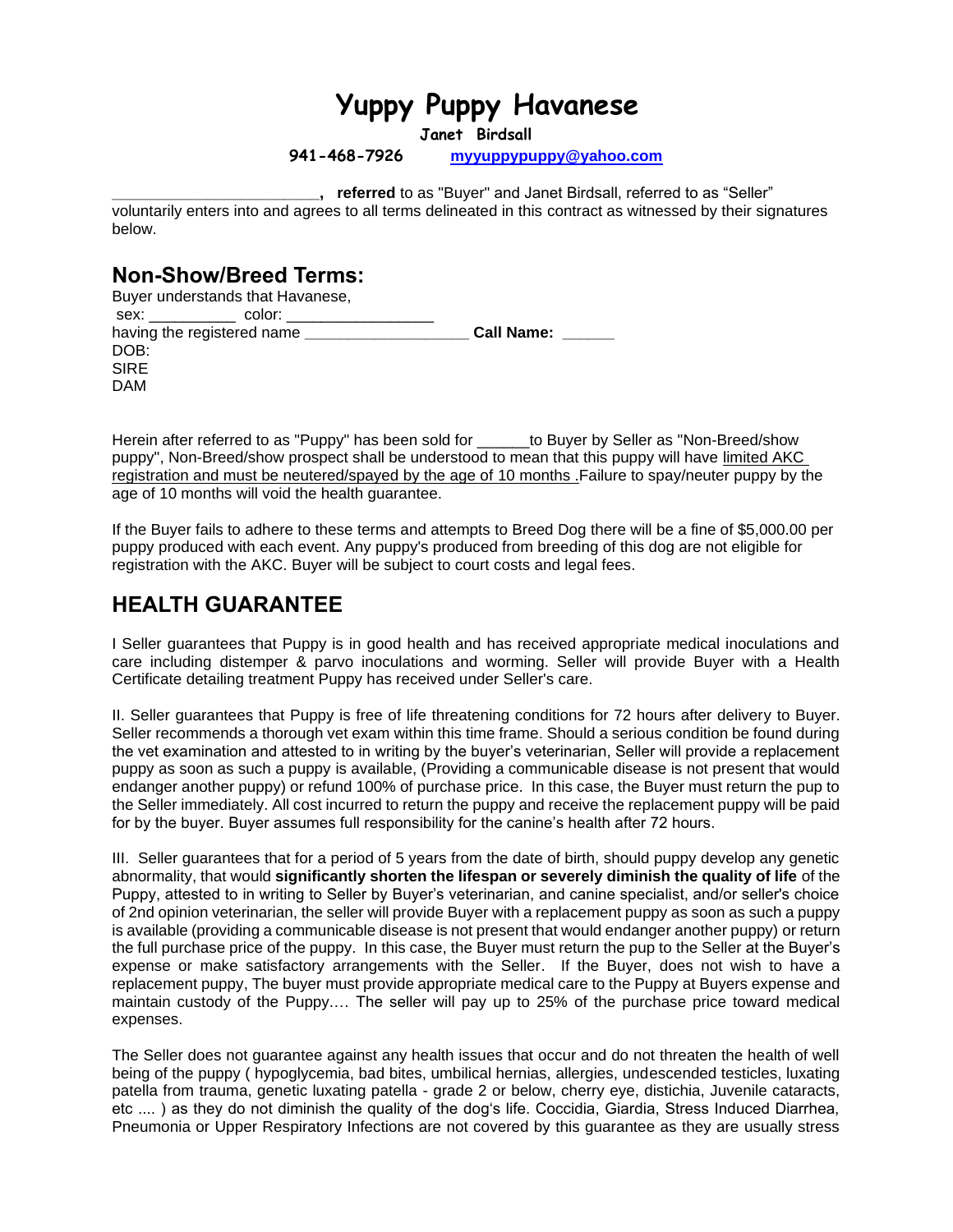induced and easily treated. The Havanese Club of America advises that Havanese are sensitive to the Leptosporosis and Corona vaccine, and in several cases reactions have been fatal to puppy's and dogs. The Havanese Club of America Vaccine Guidelines recommend that the Leptosporosis Vaccine not be administered to Havanese. The Seller shall be released from any and all liability related to vaccine reactions, illness or fatality caused by the administration of the Leptosporosis or Corona vaccine. Administration of this vaccine to your puppy/dog voids your guarantee.

IV. If the puppy / dog dies within five (5) year of birthdate the buyer is responsible to have a Necropsy performed to verify the cause of death. If cause of death is determined to be a genetic or congenital defect, Seller will refund the purchase price of the puppy or provide a replacement puppy, as soon as one is available. (Not to include travel expenses relating to first puppy or replacement puppy)

V. Buyer agrees to provide appropriate veterinarian treatment to puppy, including appropriate inoculations, parasite treatment, and heartworm treatment as recommended by buyers vet. Buyer also agrees to feed a high quality food to this puppy.

Seller strongly recommends Canine Insurance on your puppy.

#### **TEMPERAMENT**

I. Seller strongly recommends that Buyer attend obedience classes with Puppy and provide proper socialization opportunities for Puppy.

II. Seller shall not be held responsible for acts of Puppy that are due to Buyers negligence.

#### **GENERAL**

I. It is agreed by the buyer that the above mentioned dog, or puppies produced by the above dog, will not be sold or given to any owner, employee, agent, or individual connected with a pet store or wholesaler of dogs. In the event that the buyer is responsible for the sale or gift of any of these dogs to the above mentioned organizations, the breeder shall have recourse in the courts for damages to their names and reputation in the financial sum of \$10,000.00.

II. **Seller maintains right of first refusal**. **If at any time the buyer is unable to keep the above dog, the buyer agrees to return the dog to the seller and immediately give the AKC papers to the seller**. If the buyer, for whatever reason, does not give seller the right of first refusal, The buyer realizes they will be fined \$10,000 for failure to do so, and then seller has the right to repossess the dog from its new owners and seek recourse in the court of law.

III. Buyer understand that Seller will remain on AKC registration papers as co-owner until the spay/neuter clause is fulfilled and proof is submitted to seller. At that time the AKC Limited Registration papers will be given to the buyer as sole owner of the above Havanese.

IV. Buyer agrees to keep in contact with the seller at least once a year with pictures and information. Buyer also agrees to notify seller immediately with any change of address, phone number, email address or living situation.

V. Should it be found that any information on the application or in the interview process is false or misleading, or a lie by omission, Seller has the right to consider the contract null and void, and Seller will have the right to repossess the puppy.

#### VI. Refund Policy:

If puppy is returned within 14 days, Buyer will receive a full refund, minus \$500.00, and any travel expenses incurred to get puppy back to seller.

If puppy is returned between 15-30 days, Buyer will receive a refund of 50% of purchase price, minus any travel expenses incurred to get puppy back to seller.

After 30 days, No refund will be issued and travel expenses still remain the responsibility of the buyer.